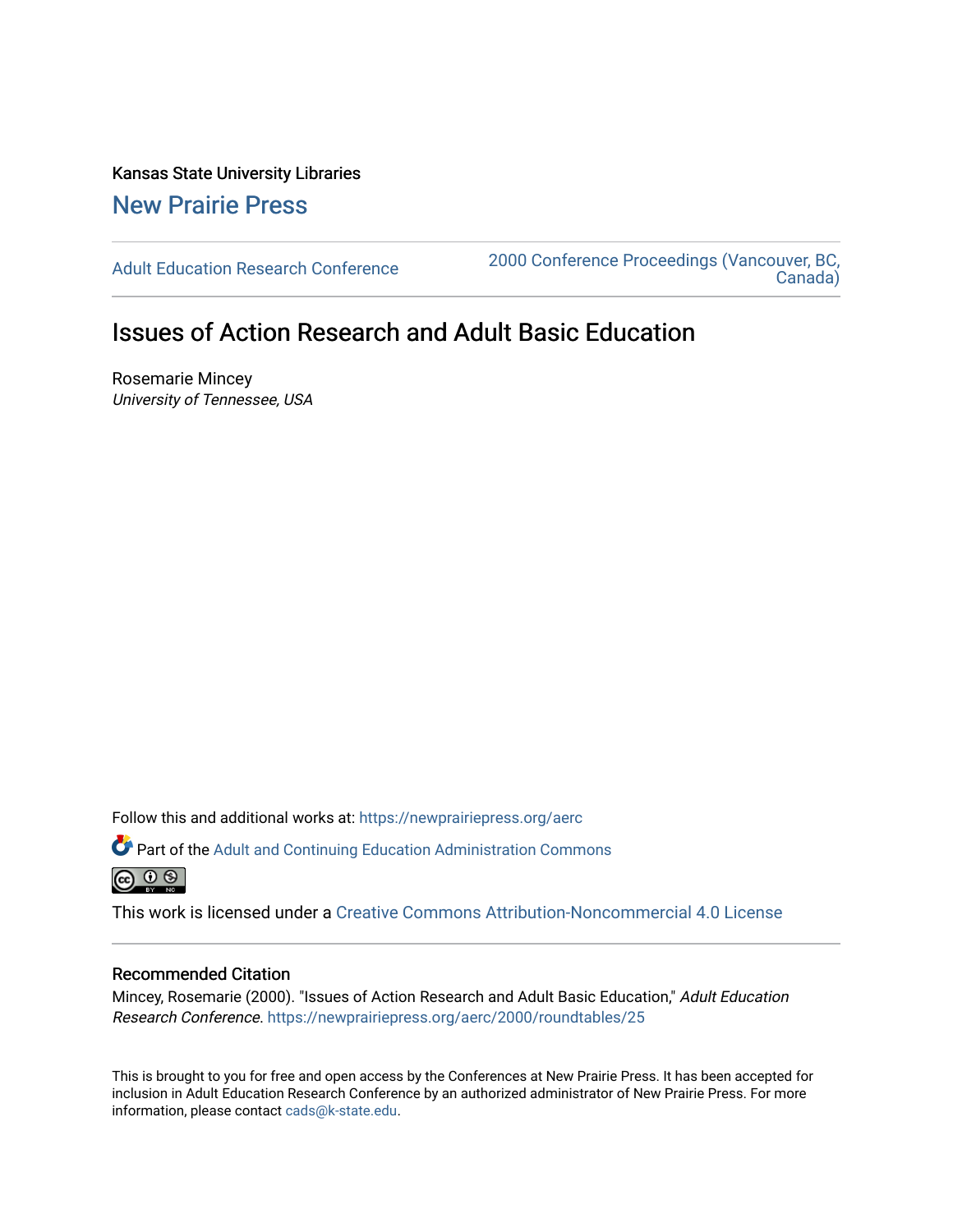## **Issues of Action Research and Adult Basic Education**

Rosemarie Mincey University of Tennessee, USA

**Abstract:** *A three-state action research (AR) project with adult basic education (ABE) instructors led to the development of new approaches for documenting outcomes and new insights about the process of conducting AR.*

#### **Project Framework**

Through collaborative inquiry, reflection, and change-seeking activities, action research (AR) offers a wide range of research possibilities; as a method of inquiry, among other uses, it may be used to address and solve practical problems and improve operations. The method "consists of a family of methodologies that pursue outcomes of both action (change) and research (understanding). It uses a process which alternates between action and systematic reflection, or achieves theory-practice integration by some other means" (Action Research International, 1999,  $\lt{http://www.scu.edu.}$ au/schools/sawd/ari/ari-auth.html>).

Particularly within the last decade, AR has emerged as a potential source for improving education in many ways, and has been used in exploring issues surrounding adult basic education (ABE). An instance when AR proved to be useful was in addressing performance accountability issues in ABE. From federal and state directives, program activities at the local level, and within the individual classroom, there is current mandated emphasis in the U.S. for ABE programs to document outcomes. ABE learner accomplishments have traditionally been measured with external academic validations, and this is still prevalent. However, some changes that learners undergo are more internal, and it is these changes – the "invisibles" – that often have no existing processes for measurement and documentation to suggest life changes.

In an attempt to increase understanding of how ABE programs might better document the outcomes of changes in ABE program participants' lives, an AR project was developed to address this concern. The purpose of this project, entitled *Documenting Outcomes for Learners and Their Communities:* *Developing Performance Accountability at the Local Level*, included performance measurement activities to document indicators and measures of impacts of ABE program participation. The total project consisted of three to six ABE program teachers and administrators for each team (one each located in the states of Virginia, Kentucky, and Tennessee), facilitated by the staff of a universitybased adult literacy research center.

#### **Issues and Considerations**

Several unanticipated challenges were encountered during the action research process. These mainly dealt with time constraints, divergent decisions about what was to be documented and how, and with standardization. Briefly, several major issues we confronted included:

#### *Accountability*

Clarification of the concept of accountability and responsibilities among team members and with students, regulatory agencies, and systems of state ABE program bureaucracy took more time than anticipated. A lack of clarity about the data collection forms used for program accountability (and why used) led to development of definition tools used to identify work focus (student or program inputs, instruction, student or program outputs, or student outcomes, etc.). As facilitators, the amount of documentation required for three different programs in as many different states, beyond the coordination this entailed, was a consistent task we faced in our own accountability efforts.

#### *Buy-in*

There were essentially two levels of "persuasion" at work. As facilitators, it was our task to convince the